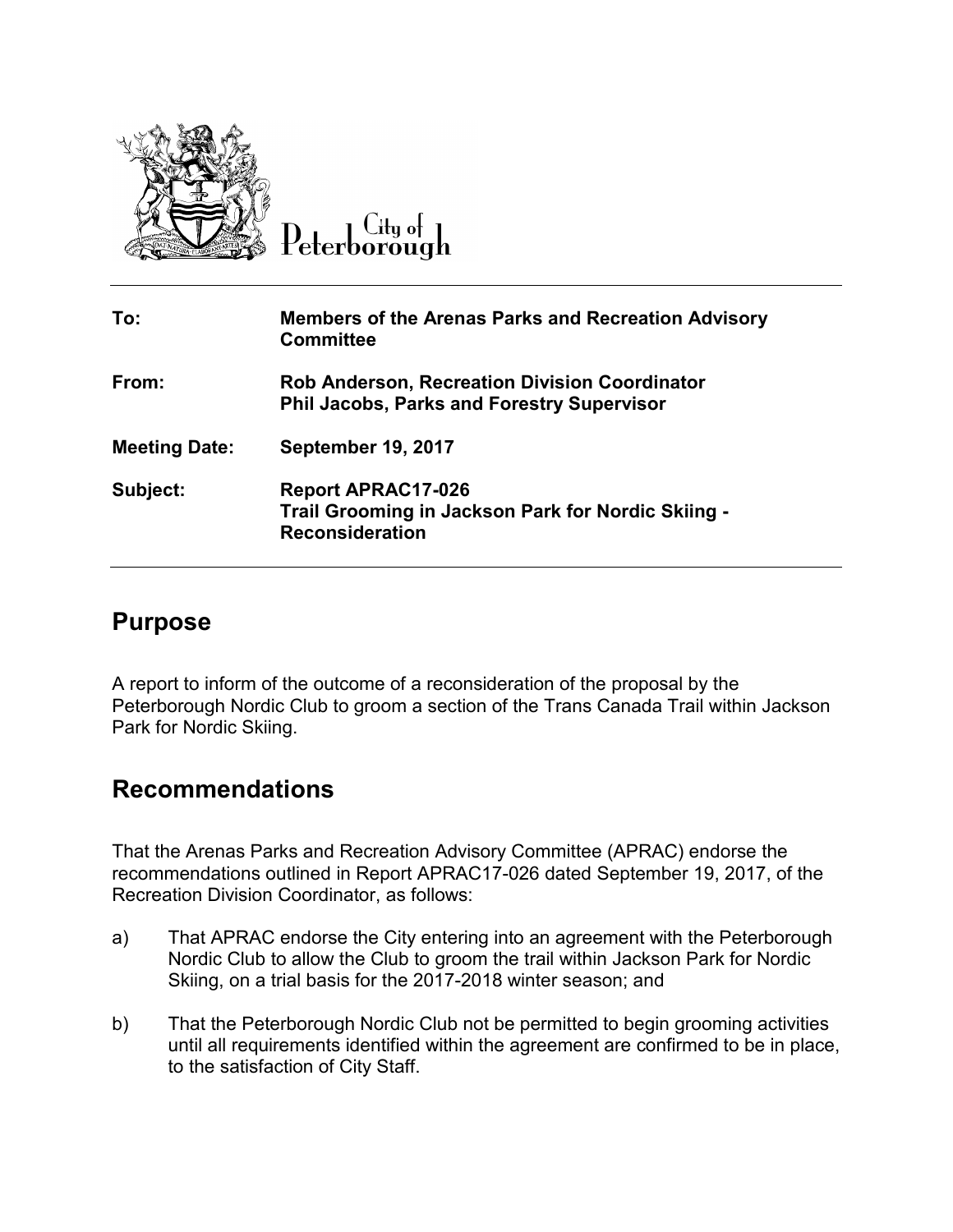# **Budget and Financial Implications**

There is no budget or financial implication resulting from the approval of the recommendation of Report APRAC17-026. All costs associated with the trail grooming, signage and any other risk mitigation measures will be the responsibility of the Peterborough Nordic Club.

## **Background**

On October 18, 2016, the Arenas Parks and Recreation Advisory Committee (APRAC) approved the recommendation of report APRAC16-032 to respectfully decline the proposal by the Peterborough Nordic Club (PNC) to groom approximately 1.2 km of the Trans Canada Trail within Jackson Park, for the purposes of Nordic Skiing.

At the time the proposal was made, the PNC was not yet a legal entity. As such, the City could not enter into any agreement with the PNC. While PNC provided a letter from Cross Country Ontario indicating that insurance is available through Cross Country Ontario and Cross Country Ski de Fond Canada for clubs in good standing, no policy was in place at the time.

PNC made a similar proposal to Otonabee Region Conservation Authority (ORCA) to groom the section of the trail owned by ORCA, between Jackson Park and Ackison Road. After receiving the Letters Patent for PNC, confirming they are an incorporated body, ORCA entered into an agreement with PNC to groom ORCA's section of the Trail from February15, 2017 to April 30, 2017. While there was no expressed or implied right to renew the agreement, ORCA has confirmed with the City that it intends to continue the arrangement with PNC.

### **2017 Reconsideration by the City**

In March of 2017, the PNC contacted the City CAO requesting a reconsideration of the PNC trail grooming proposal to the City.

Legal Entity Status of PNC:

The first step in reconsideration is to confirm that the PNC is a legal entity, and to enter an agreement with the City. Staff obtained a copy of the PNC's Letters Patent, confirming it is incorporated.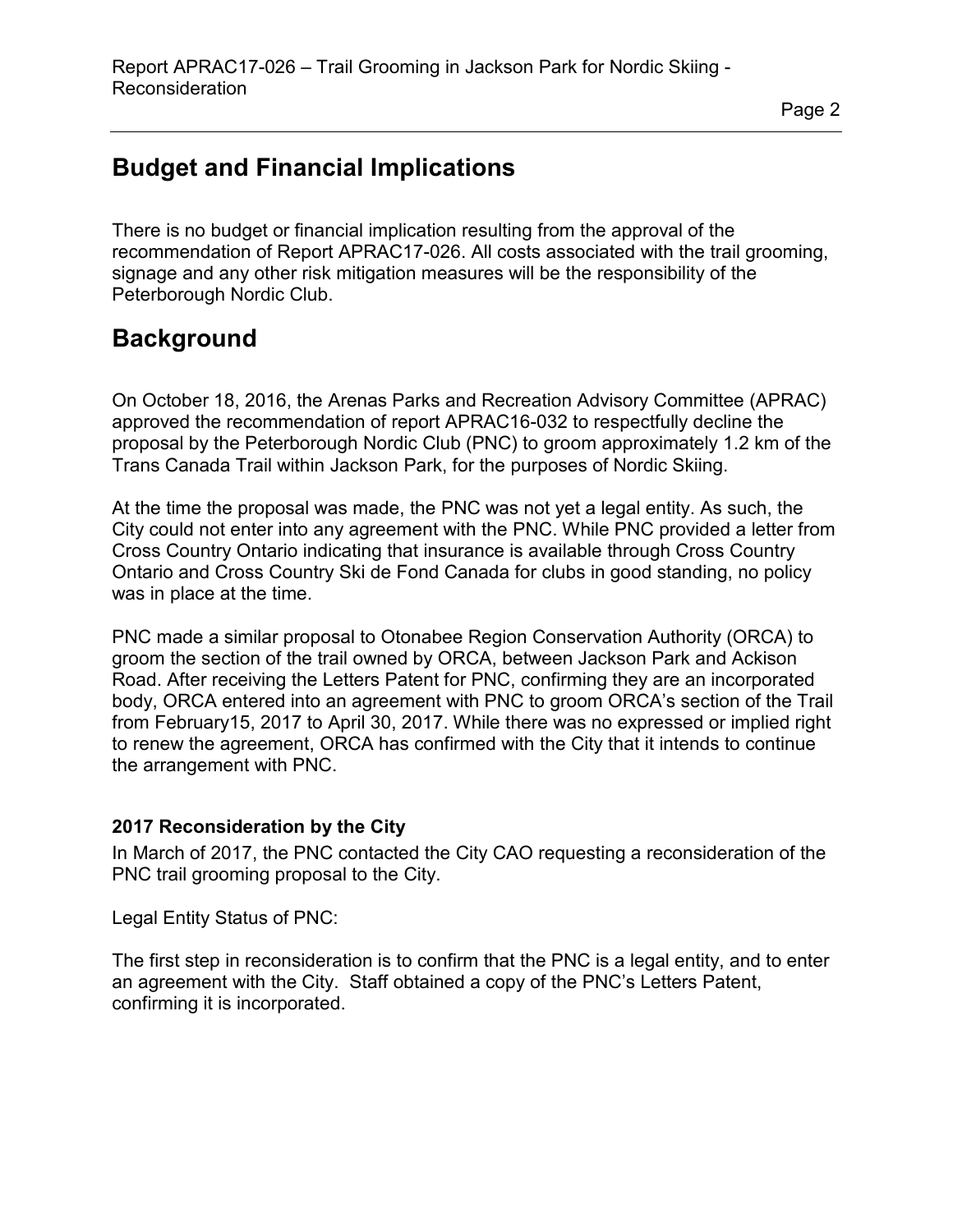Insurance Coverage:

There are two general areas of risk that need to be considered, as follows: Risk is that posed by the operation of a snowmobile to perform the PNC's grooming activities, and the risk of personal injury to a skier or to another person using the groomed trail for another purpose.

Snowmobile Insurance Coverage:

In order for coverage from the Canadian Snowsports Association's insurance policy to be afforded to a loss involving the operation of a snowmobile used for the purpose of PNC's operations, provincial regulations must be adhered to. In the event of a loss, the automobile insurance policy, which is held by the owner of the snowmobile, will be the first to respond. Verification of such insurance must be evidenced to the City, prior to any trail grooming taking place. The City confirmed that, although the PNC provided an insurance pink slip for operation of the snowmobile, the insurance was not in an amount required under the PNC's agreement with ORCA and the use of trail grooming was not disclosed to the insurer. Such non-disclosure can lead to a denial in coverage by an insurer. Any agreement with PNC will require PNC to provide evidence of appropriate insurance for the snowmobile it intends to use before the City would permit PNC to commence grooming activities.

Personal Injury Insurance Coverage:

The City's Insurance and Risk Management Coordinator has invested a considerable amount of time reviewing the insurance program available to the PNC, and speaking directly with the Managing Director and CEO of the Canadian Snowsports Association (CSA), the governing body. The PNC must be a member of CSA to be afforded insurance coverage. Coverage is contingent upon the PNC's compliance with the guidelines contained in the Cross Country Canada Liability Insurance Manual (the "Guidelines"). If the PNC fails to comply with the Guidelines insurance coverage may not be afforded if there is a loss and the City, as the landowner, would be at risk. If an agreement was entered into with PNC to allow it to groom the trail, wording would need to be included that requires PNC to provide written verification that it is in compliance with the Guidelines.

CSA has confirmed that, in the event of a claim arising out of the activities of the PNC, and where the City is also party to the action, the policy held by the PNC will be primary to respond, defending the City. Any insurance held by the City will not be called upon as the first line of coverage. The CSA confirmed that a limit of \$15 million is available.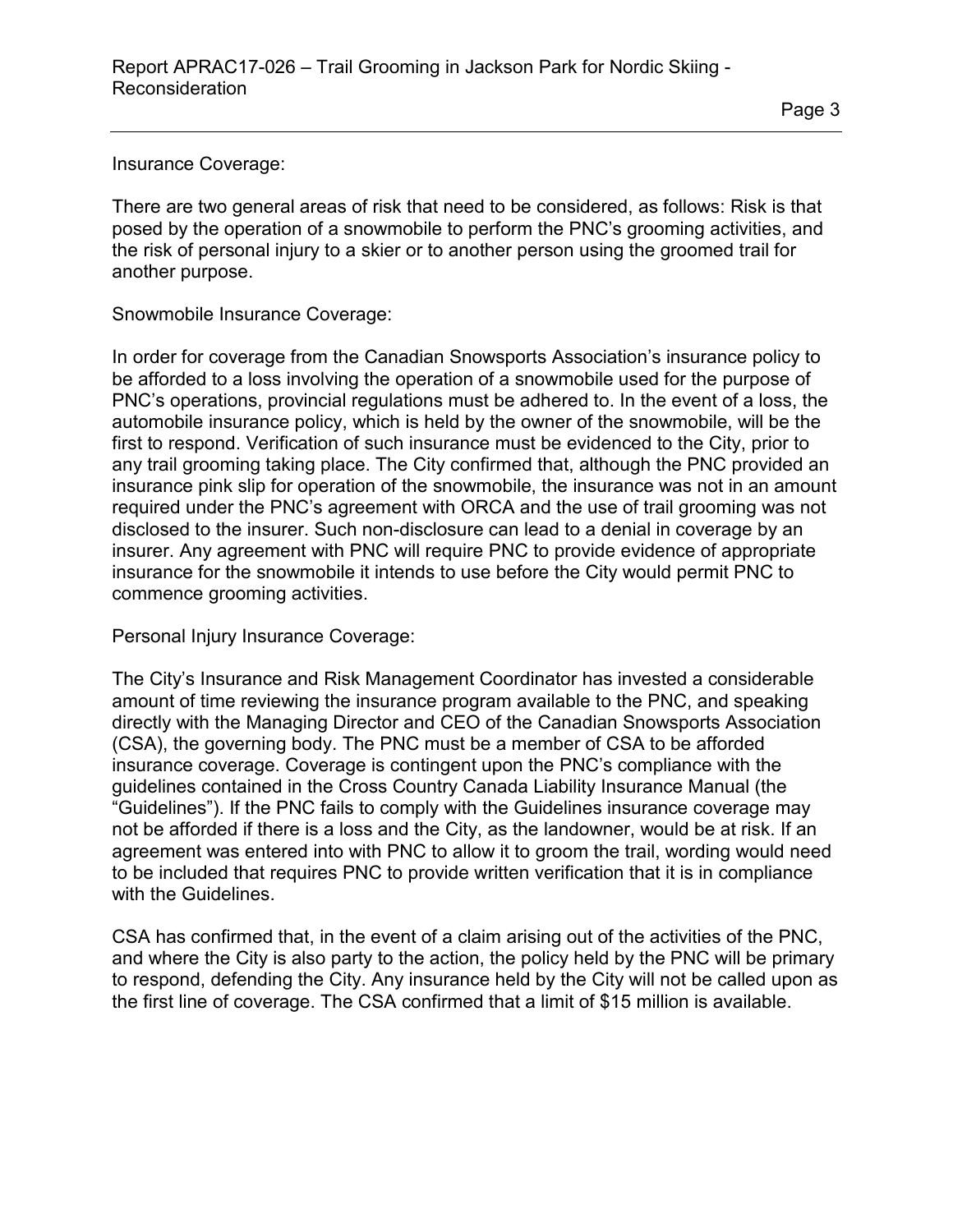Since no person who is not a member of the PNC will sign a waiver, staff, having reviewed recent case law about occupier's liability, will also require the PNC to develop signage to warn the general public that the area they are about to enter has been or may be groomed and that grooming may increase the risk of a slip and fall, especially during freeze-thaw cycles.

#### Waivers:

The CSA is to provide the PNC with a Word template of the waiver that is to be signed by members of PNC. It is to be given to the City for review, so amendments can be made to the satisfaction of the City.

### City By-Laws:

Legal Services has reviewed and provided interpretation of City By-Laws 09-164, and 14-096. Both By-Laws prohibit motorized snow vehicles on the City's multi-use trail system. By-Law 09-164 states it is not an offence for a servant, agent, or employee of the Corporation or the police to operate, propel or drive a vehicle on Public Land, provided such vehicle is engaged in work undertaken by or on behalf of the Corporation or the Police. Grooming of the trail by PNC, provided it is not in breach of any its obligations to the City under an agreement, would be permitted under Article 6 of By-Law 09-164.

#### Agreement with the PNC:

If the recommendations of this report are approved by Council, an agreement will need to be entered into with the PNC. The agreement will include all mandatory risk management elements that need to be in place and adhered to by PNC, to the City's satisfaction. Staff recommends that, if Council is prepared to accept the risks associated with permitting PNC's activities on its land, that a trial agreement be entered into for 2017-2018 winter season. The PNC will not be permitted to use the trail for races, special events or commercial operations. The trail will be used for recreational purposes only, and will be available for use by the general public. No motorized or grooming equipment will be used when travelling over the Pagoda Bridge. The agreement with PNC will require PNC to show, to staff's satisfaction, how it will access the trail without using the Pagoda Bridge. The agreement will also authorize Recreation Division staff to terminate the agreement at any time for any reason.